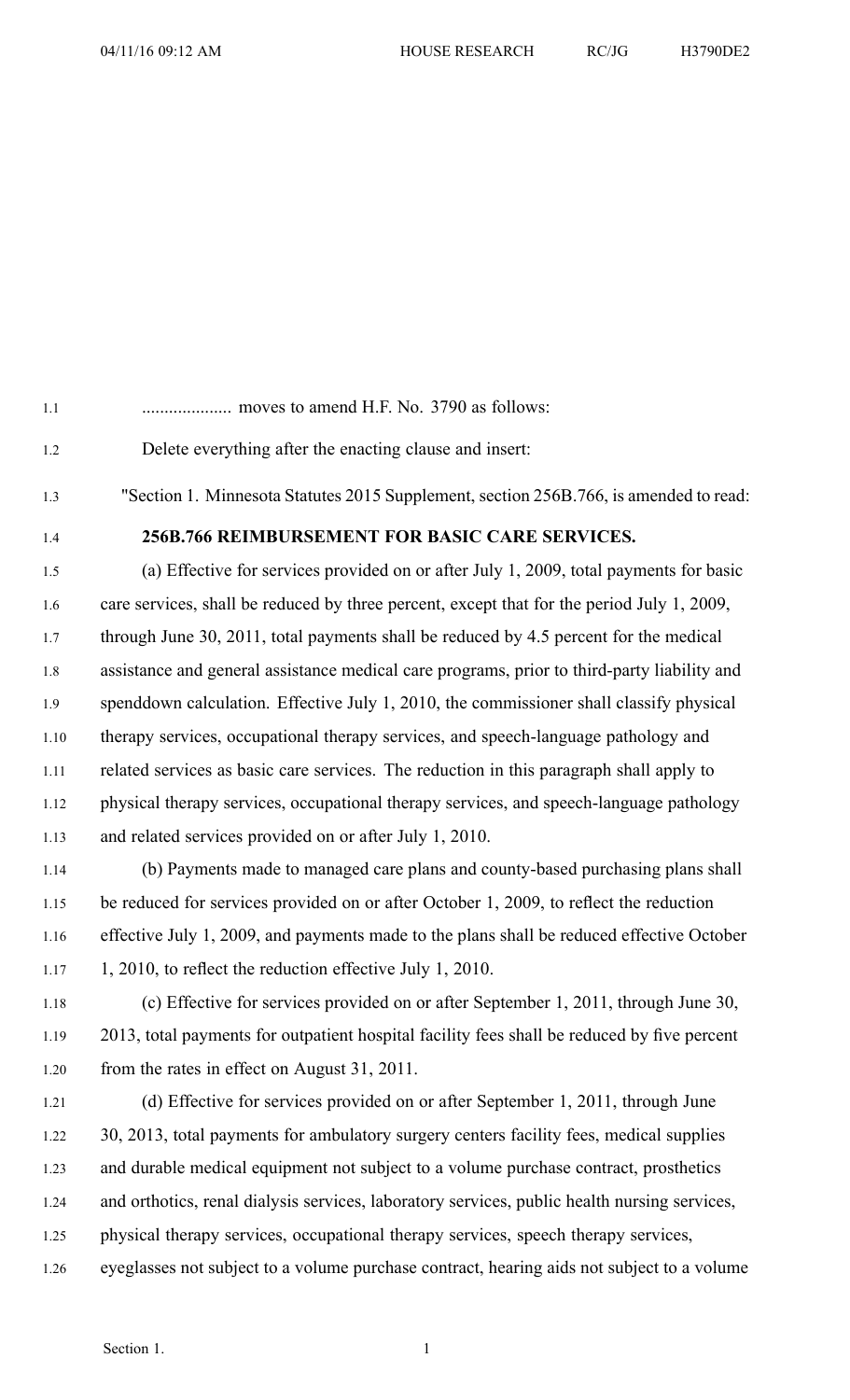2.1 purchase contract, and anesthesia services shall be reduced by three percen<sup>t</sup> from the 2.2 rates in effect on August 31, 2011.

2.3 (e) Effective for services provided on or after September 1, 2014, payments 2.4 for ambulatory surgery centers facility fees, hospice services, renal dialysis services, 2.5 laboratory services, public health nursing services, eyeglasses not subject to <sup>a</sup> volume 2.6 purchase contract, and hearing aids not subject to <sup>a</sup> volume purchase contract shall be 2.7 increased by three percen<sup>t</sup> and payments for outpatient hospital facility fees shall be 2.8 increased by three percent. Payments made to managed care plans and county-based 2.9 purchasing plans shall not be adjusted to reflect payments under this paragraph.

2.10 (f) Payments for medical supplies and durable medical equipment not subject to <sup>a</sup> 2.11 volume purchase contract, and prosthetics and orthotics, provided on or after July 1, 2014, 2.12 through June 30, 2015, shall be decreased by .33 percent. Payments for medical supplies 2.13 and durable medical equipment not subject to <sup>a</sup> volume purchase contract, and prosthetics 2.14 and orthotics, provided on or after July 1, 2015, shall be increased by three percen<sup>t</sup> from 2.15 the rates as determined under paragraph (i).

2.16 (g) Effective for services provided on or after July 1, 2015, payments for outpatient 2.17 hospital facility fees, medical supplies and durable medical equipment not subject to <sup>a</sup> 2.18 volume purchase contract, prosthetics and orthotics, and laboratory services to <sup>a</sup> hospital 2.19 meeting the criteria specified in section 62Q.19, subdivision 1, paragraph (a), clause (4), 2.20 shall be increased by 90 percen<sup>t</sup> from the rates in effect on June 30, 2015. Payments made 2.21 to managed care plans and county-based purchasing plans shall not be adjusted to reflect 2.22 payments under this paragraph.

2.23 (h) This section does not apply to physician and professional services, inpatient 2.24 hospital services, family planning services, mental health services, dental services, 2.25 prescription drugs, medical transportation, federally qualified health centers, rural health 2.26 centers, Indian health services, and Medicare cost-sharing.

2.27 (i) Effective July 1, 2015, the medical assistance payment rate for durable medical 2.28 equipment, prosthetics, orthotics, or supplies shall be restored to the January 1, 2008, 2.29 medical assistance fee schedule, updated to include subsequent rate increases in the 2.30 Medicare and medical assistance fee schedules, and including following categories of 2.31 durable medical equipment shall be individually priced items for the following categories: 2.32 enteral nutrition and supplies, customized and other specialized tracheostomy tubes and 2.33 supplies, electric patient lifts, and durable medical equipment repair and service. This 2.34 paragraph does not apply to medical supplies and durable medical equipment subject to 2.35 <sup>a</sup> volume purchase contract, products subject to the preferred diabetic testing supply 2.36 program, and items provided to dually eligible recipients when Medicare is the primary